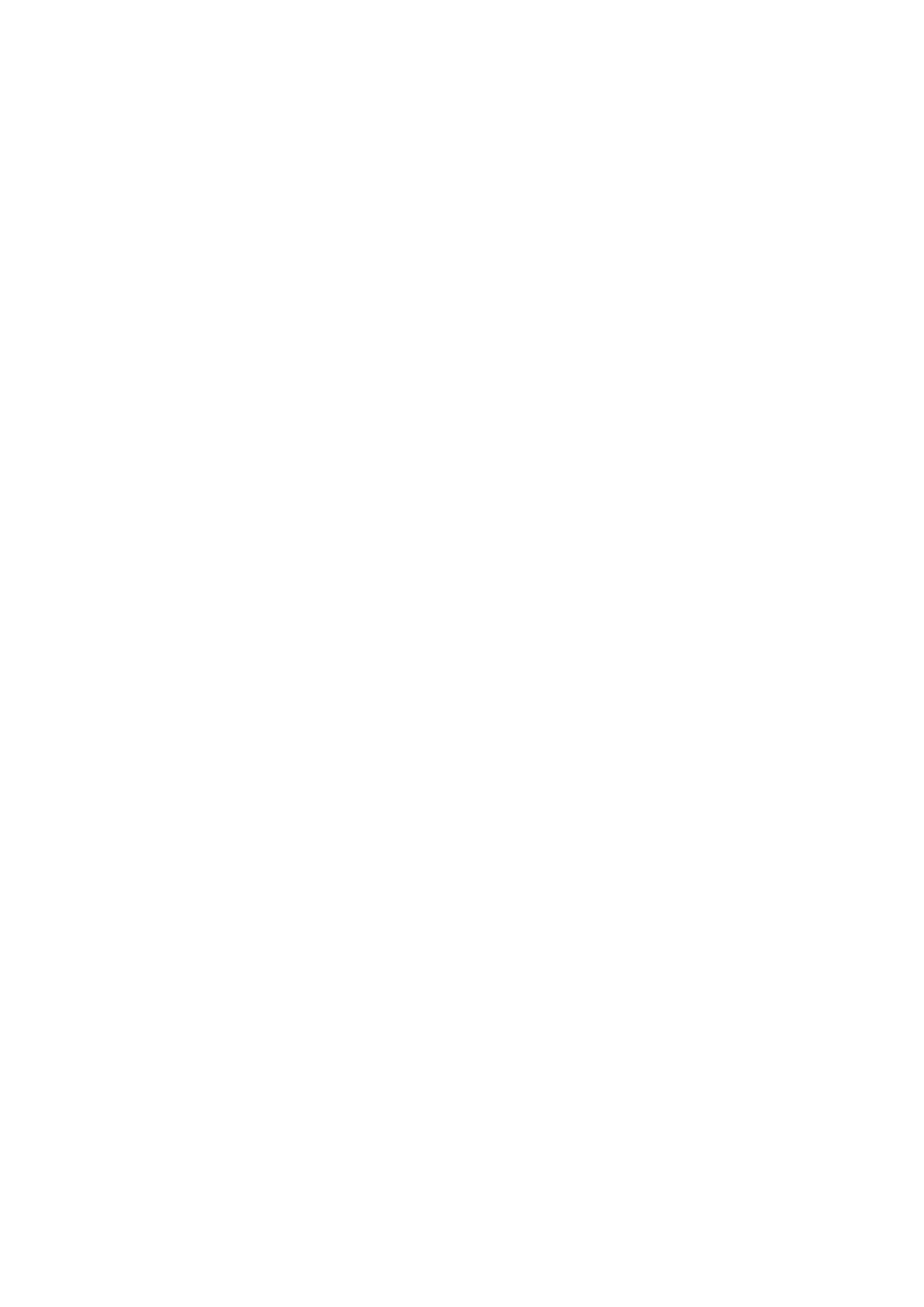*I certify that this public bill, which originated in the Legislative Assembly, has finally passed the Legislative Council and the Legislative Assembly of New South Wales.*

> *Clerk of the Legislative Assembly. Legislative Assembly, Sydney, , 2013*



New South Wales

## **Casino Control Amendment (Supervisory Levy) Bill 2013**

Act No , 2013

An Act to amend the *Casino Control Act 1992* to make provision for the payment of a casino supervisory levy in respect of each casino licence.

*I have examined this bill and find it to correspond in all respects with the bill as finally passed by both Houses.*

*Assistant Speaker of the Legislative Assembly.*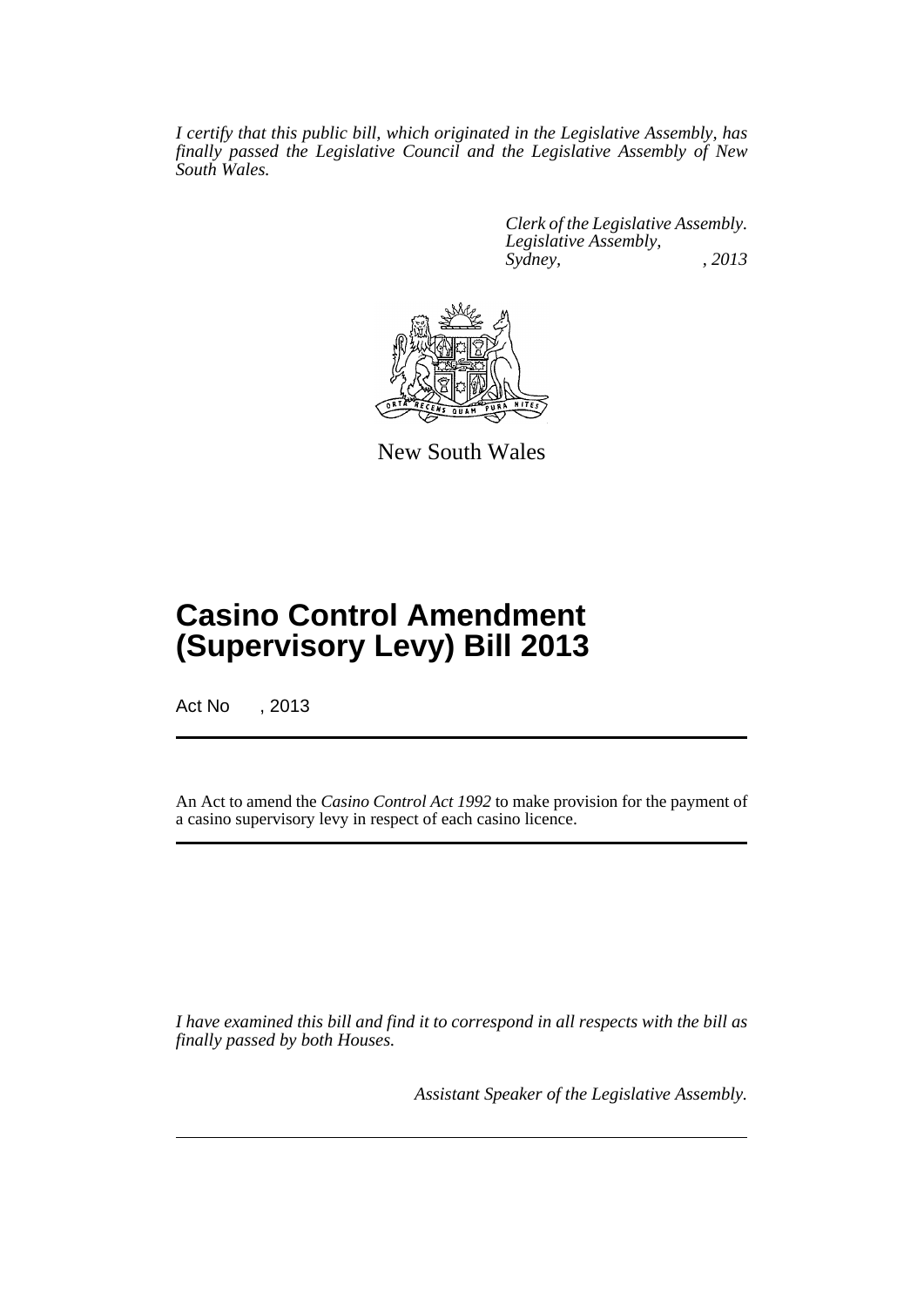## <span id="page-3-0"></span>**The Legislature of New South Wales enacts:**

## **1 Name of Act**

This Act is the *Casino Control Amendment (Supervisory Levy) Act 2013*.

## <span id="page-3-1"></span>**2 Commencement**

This Act commences on the date of assent to this Act.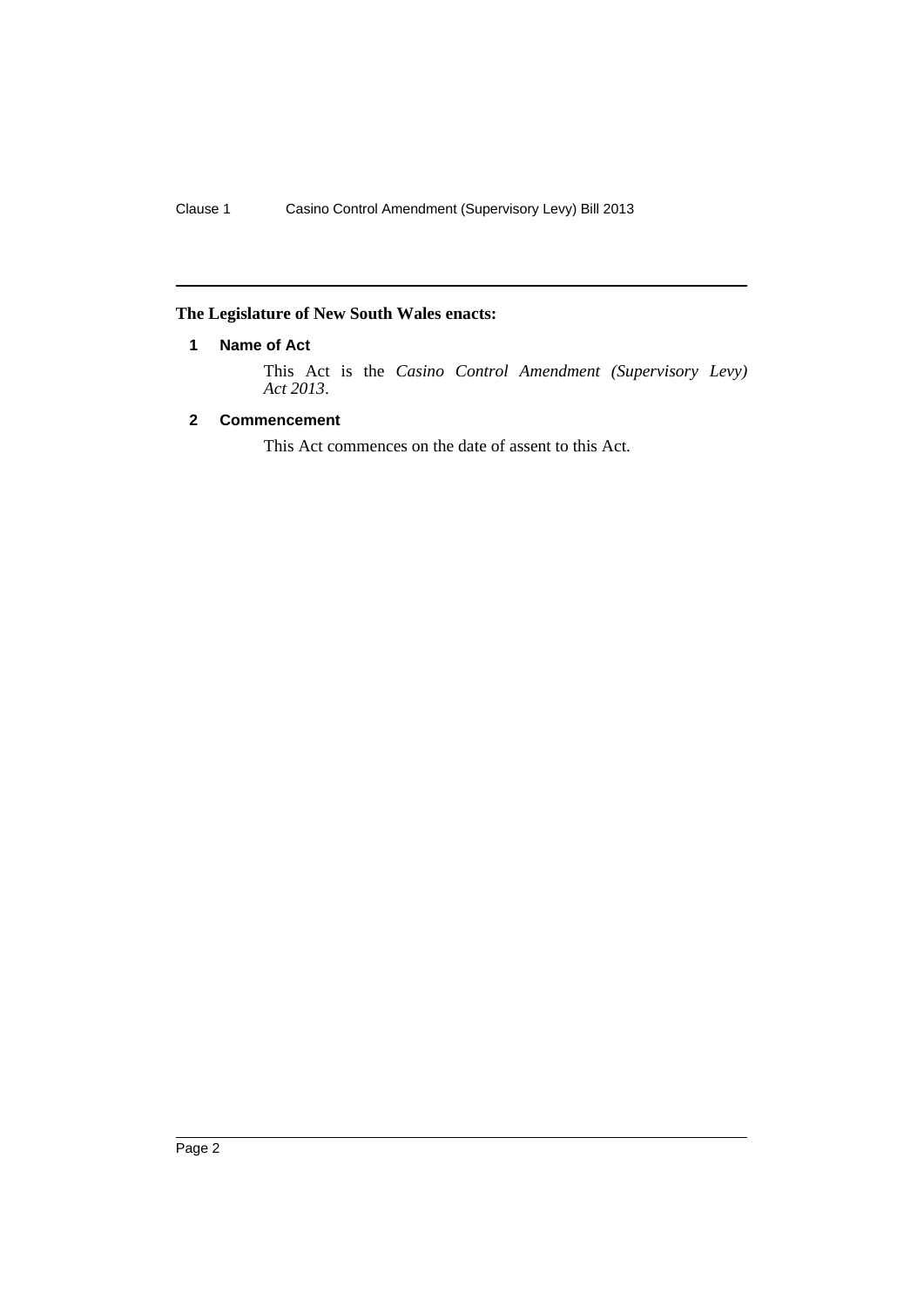Casino Control Amendment (Supervisory Levy) Bill 2013

Amendment of Casino Control Act 1992 No 15 Schedule 1

## <span id="page-4-0"></span>**Schedule 1 Amendment of Casino Control Act 1992 No 15**

**[1] Part 8, heading**

Omit the heading. Insert instead:

## **Part 8 Casino duty and levies**

### **[2] Section 115A**

Insert after section 115:

### **115A Casino supervisory levy**

- (1) A casino supervisory levy is to be paid to the Authority in respect of each casino licence.
- (2) The amount of the levy is to be fixed by the regulations.
- (3) The levy is due and payable at the times and in the manner required by the regulations.
- (4) The levy paid to the Authority is to be paid into the Consolidated Fund.

## **[3] Section 117 Examples of ways in which duty or levy can be fixed**

Omit "an agreement or determination under this Part can fix the casino duty or responsible gambling levy to be paid".

Insert instead "a duty or levy under this Part can be fixed".

### **[4] Section 119 Interest on overdue amounts**

Insert ", casino supervisory levy" after "duty" wherever occurring in section 119 (1) and  $(4)$ .